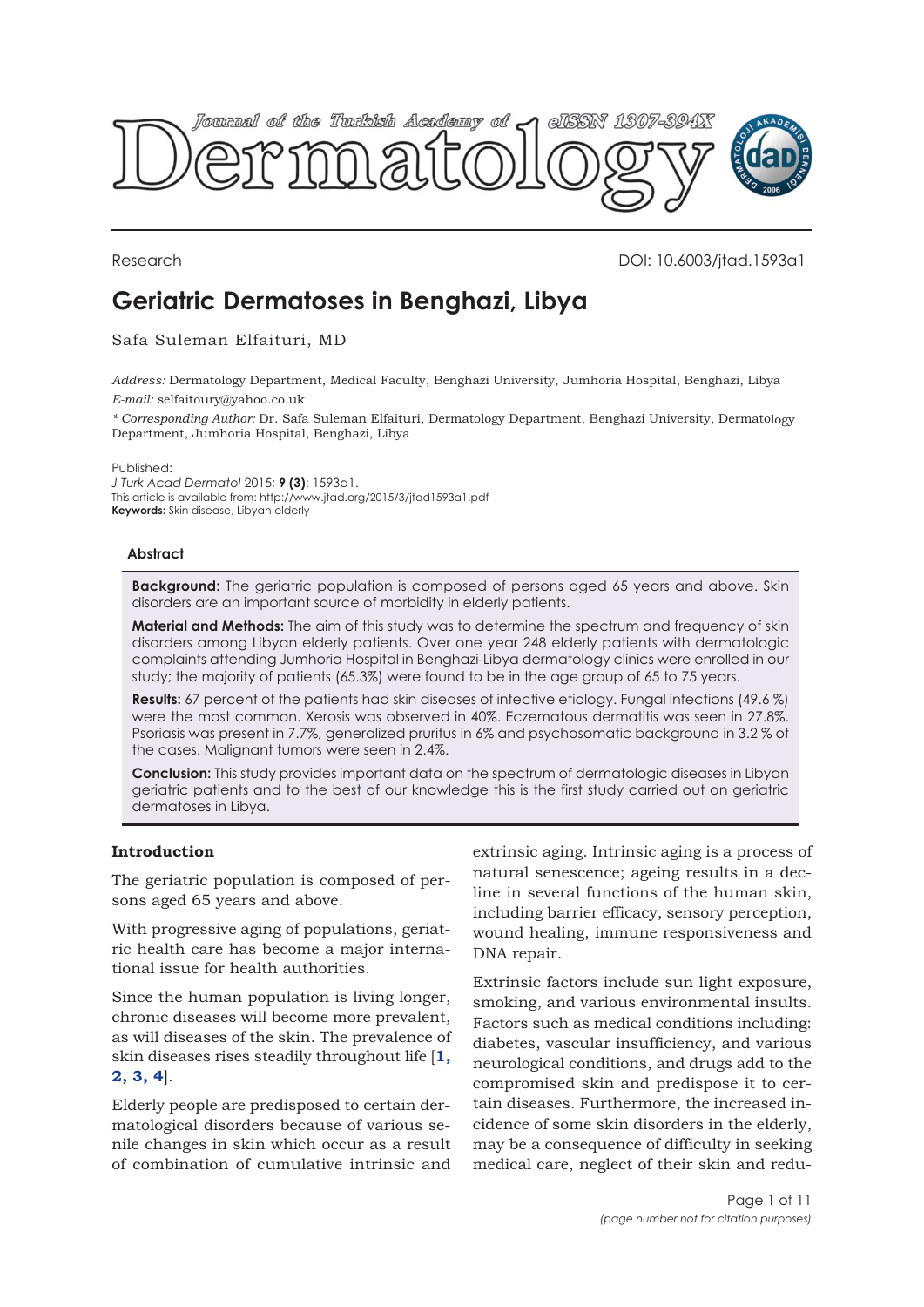<span id="page-1-0"></span>





**Figure 3.** Frequency of geriatric dermatoses' groups **Figure 4.** Frequency of geriatric dermatoses

ced local skin care because of decreased mobility or functional impairment [**[3, 4](#page-9-0)**].

The impact of these changes varies from cosmetic to life-threatening disorders. Though varying in severity, all may adversely affect an older person's health.

The most common geriatric cutaneous diseases are broadly categorized into infections and infestations, eczema, pruritus, papulosquamous diseases, hair and nail disorders, vascular disorders and neoplasms.

Pruritus is a very common complaint among the elderly. In the absence of skin lesions, psychological factors or systemic diseases should be considered [**[3,](#page-9-0) [5, 6, 7](#page-9-0)**].

The most common bacterial infections of skin in the elderly population are cellulitis whereas tinea pedis and tinea unguium are the most common cutaneous fungal infections and are usually exacerbated with age. Intertrigo and paronychia related to candida are also quite prevalent in this age group.



**Figure 1.** Sex distribution **Figure 2.** Age distribution



There is an increased incidence of herpes zoster in the elderly people. Its associated prodromal pain can be misdiagnosed as other medical or surgical conditions, such as migraine or acute myocardial infarction. Post herpetic neuralgia severity and duration are related to age.

Scabies is often misdiagnosed because of atypical presentations and confusion with asteatosis. Re-infestation and poor compliance are important problems in elderly [**[3,](#page-9-0) [4, 5,](#page-9-0) [6, 7](#page-9-0)**].

Asteatotic eczema, nummular eczema, seborrheic dermatitis, stasis eczema, and contact eczema fall under the category of eczematous dermatitis. Several of these disorders are commonly seen in the elderly. Xerosis is almost universal in the elderly [**[3, 5, 6,](#page-9-0) [7](#page-9-0)**].

Elderly persons are especially susceptible to hemorrhage into the skin due to reduction in dermal collagen and fat [**[5, 6](#page-9-0)**].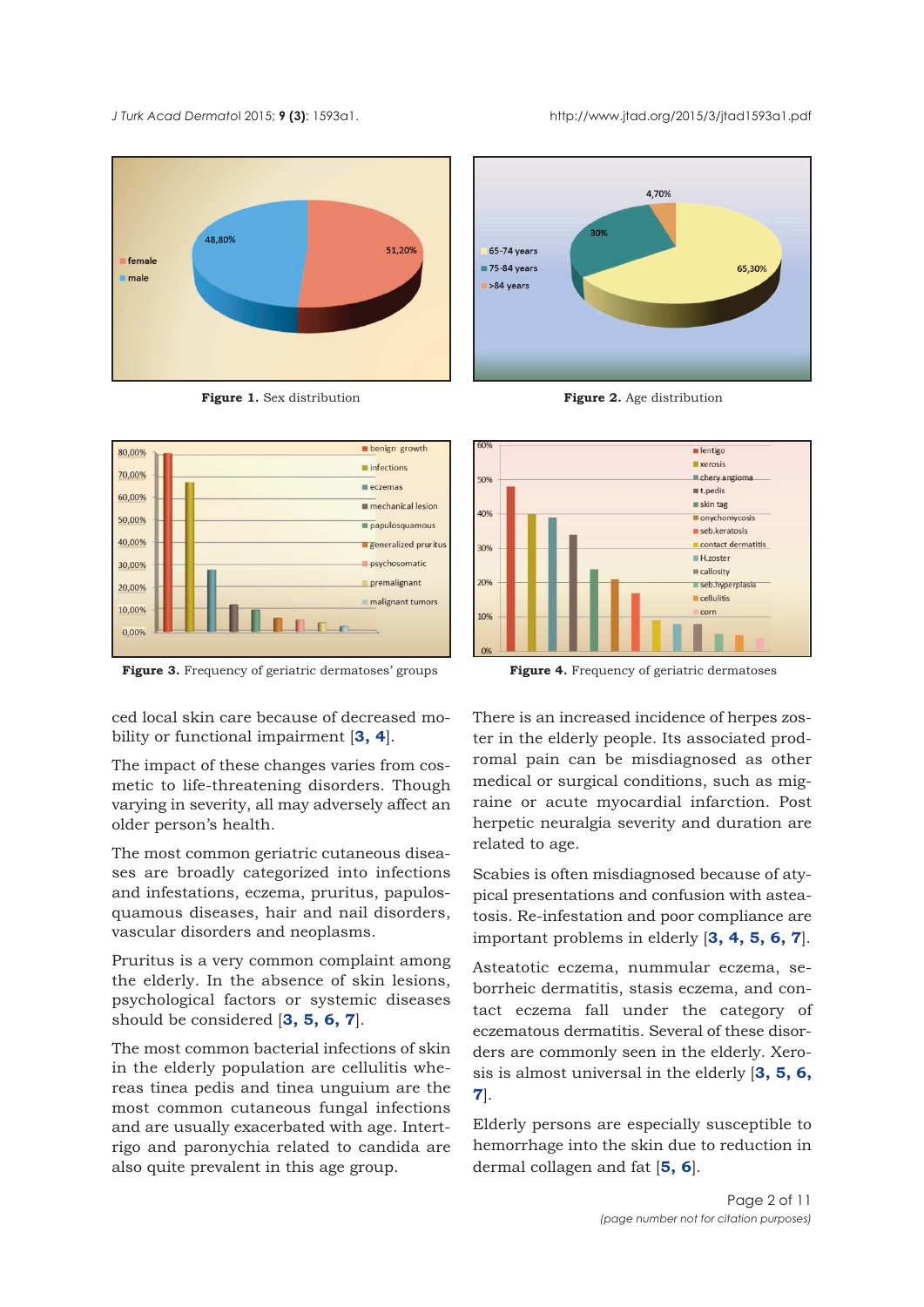<span id="page-2-0"></span>





**Figure 5.** Herpes zoster **Figure 6.** Severe tinea pedis with nail dystrophy



Polypharmacy is common among the elderly population, which may lead to higher risk of cutaneous adverse drug reactions [**[5, 7](#page-9-0)**].

Psychogenic dermatological diseases in elderly include disorders such as lichen simplex chronicus, prurigo nodularis, neurotic excoriations, and delusions of parasitosis.

Skin neoplasia, whether benign, premalignant or malignant, is more common in the elderly due to decrease the body's ability to repair damage.

Common types of benign tumors include seborrheic keratosis, skin tags, solar lentigines, and cherry angioma.

Sun light is an important environmental carcinogen. It increases the incidence of Bowen's disease, squamous cell carcinoma basal cell carcinoma as well as melanoma in sun exposed skin.



**Figure 7.** Onychomycosis **Figure 8.** Positive KOH tinea ungum

Although skin problems might sometimes seem minor compared with other major systemic diseases frequently seen in this age group, accurate diagnosis and proper management help reduce the morbidity and positively influence their life quality. With better knowledge of and more attention to dermatological problems in elderly patients, we have a greater chance to help relieving their discomfort, particularly pruritus or pain, and promote their well-being [**[4, 5,](#page-9-0) [6, 7](#page-9-0)**].

Because of the growing trend toward populations aging in many countries, geriatric health care has become a worldwide concern, and there is an increased focus on geriatric dermatology.

Although skin disease is a common and inevitable consequence of ageing, relatively few epidemiological studies are available about geriatric skin diseases. Moreover, no information exists regarding skin disorders among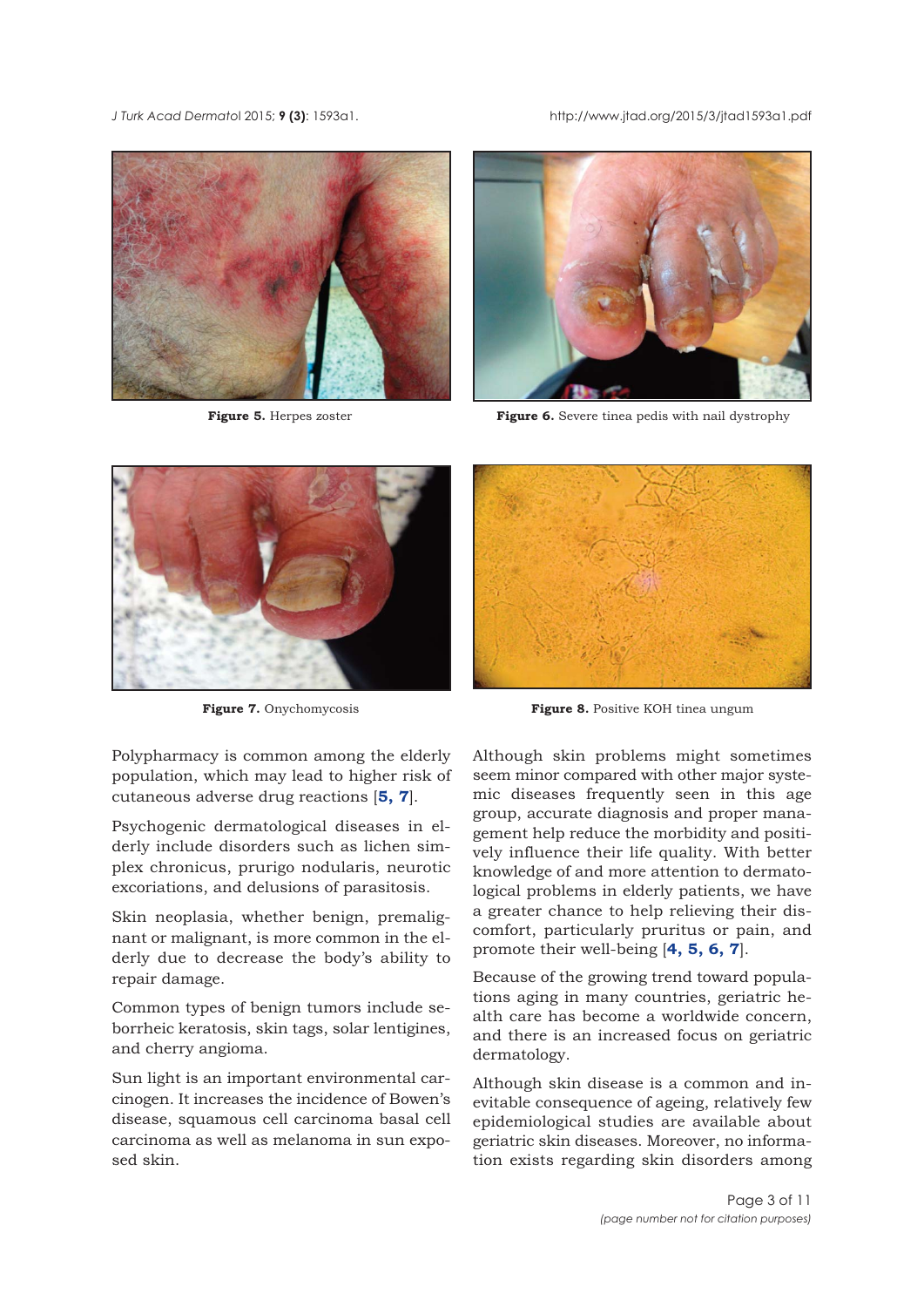<span id="page-3-0"></span>





**Figure 9.** Erysipelas **Figure 10.** Positive KOH tinea ungum



**Figure 11.** Neurotrophic ulcers in leprosy patient **Figure 12.** Stasis eczema

the elderly population in Benghazi, Libya, and there is a need to evaluate various cutaneous disorders in the Libyan geriatric population.

The aim of this study was to study skin disorders in Libyan elderly patients to determine the spectrum and frequency of geriatric dermatoses, as well as to compare our data with similar international studies.

#### **Materials and Methods**

A prospective study was performed on geriatric population with complaints of skin diseases attending dermatology department outpatient clinic in Jumhoria Hospital, Benghazi-Libya for a period of one year. The admitted patients to the skin department were also included. A detailed history was recorded and complete dermatological examination carried out apart from genitalia as it was difficult to expose each patient fully during screening if the patient denied any genital symptoms.

Relevant investigations were performed, whenever indicated. In most instances, diagnosis of the di-



seases was based on clinical impression, in some cases skin biopsy was performed in order to reach diagnosis.

The diseases were sub-classified to infectious (bacterial, fungal, viral and parasitic), eczematous dermatitis, papulosquamous diseases, hair and nail disorders, psychosomatic disorders, mechanical lesions, benign growths, premalignant and malignant lesions and miscellaneous.

The patients were grouped into 3 categories based on their age: 65 to 74 years, 75 to 84 years and 85 years and older.

The data were statistically analyzed using the computerized program, SPSS version 13.

#### **Results**

A total number of 248 elderly patients with complaints of skin diseases were studied; of them 51.2% were females (**[Figure 1](#page-1-0)**). The majority of patients (65.3%) were found to be in the age group of 65 to 74 years (**[Figure 2](#page-1-0)**), 77.4% were out patients and only 2.8% were of black race.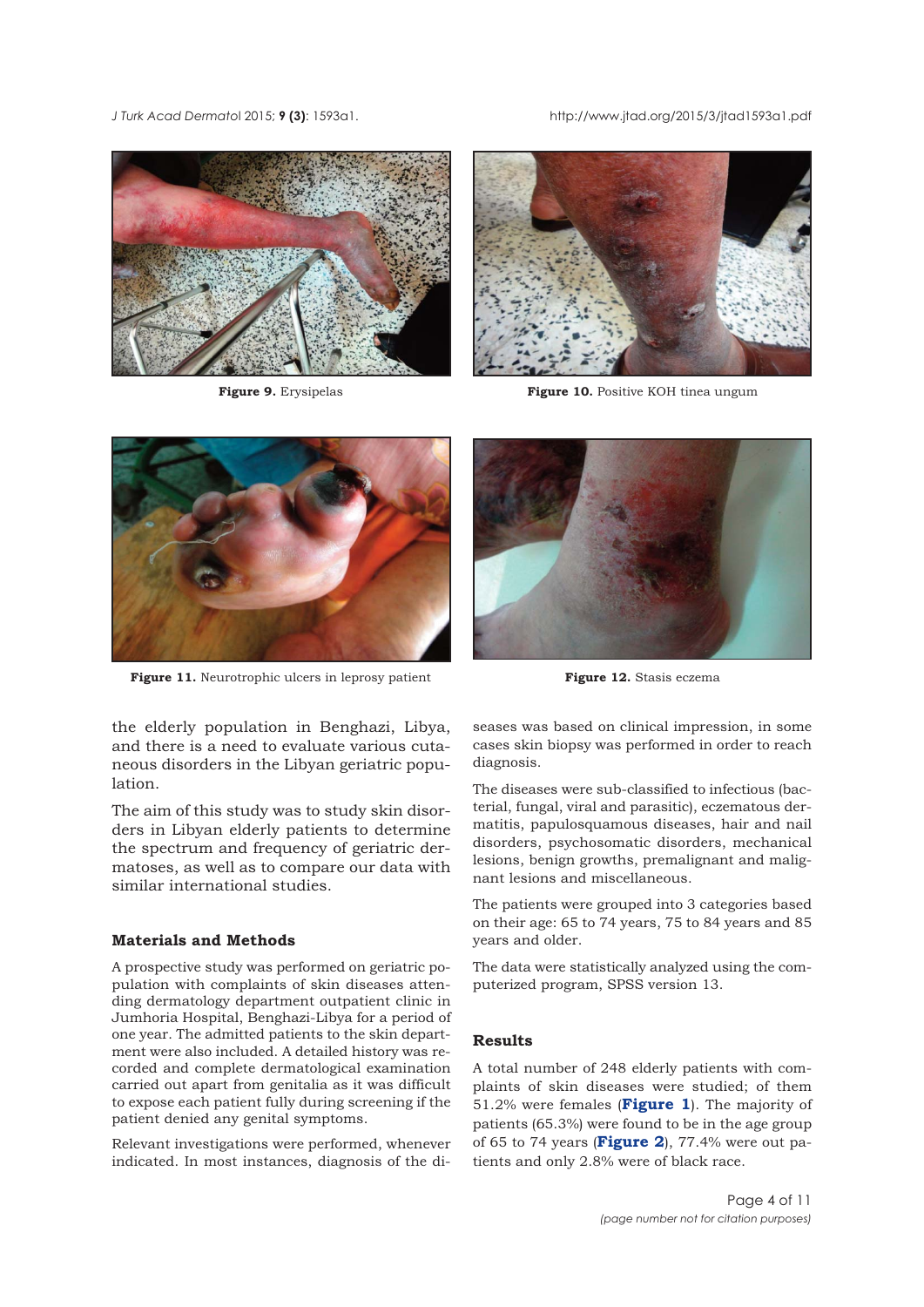<span id="page-4-0"></span>



**Figure 13.** Psoriasis vulgaris **Figure 14.** Lentigo





The highest number of cases presented with skin infections (67%) followed by eczemas (27.8%), papulosquamous diseases (9.7%), generalized pruritus (6%), psychosomatic disorders (5.2 %), premalignant lesions (4%), malignant tumors (2.4%). Benign lesions (80%) and mechanical hyperkeratotic lesions (12%) were in most instances not the presenting problems (**[Figure 3](#page-1-0)**).

The frequency of geriatric dermatoses is demonstrated in (**[Figure 4](#page-1-0)**).

Fungal infections were the commonest infection (49.6 %), followed by viral (11.3%), bacterial (9%), scabies (7%) and leprosy (1.2%).

Fungal infections were mainly represented by tinea pedis (34%), clinically suspected onychomycosis were seen in 26%, and only 21% was KOH positive. Tinea cruris and corporis were seen in 2.5% and 0.8% respectively. Candidiasis including candidal intertrigo and thrush was seen in 2.7 %

Herpes zoster was the mostly diagnosed viral illness in our elderly (8%), wart and herpes simplex were seen in 2.8% and 0.4% respectively.



**Figure 15.** Sebaceous hyperplasia **Figure 16.** Skin tag with horn on solar elastosis

Various bacterial infections were recorded; cellulitis in 4.8%, ecthyma in1.6% and each of; erysipelas, folliculitis, bullous impetigo and paronychia was seen in 0.8%.

Various types of infections were recorded in our elderly patients (**[Figures 5, 6, 7, 8,](#page-2-0) [9, 10](#page-9-0) and [11](#page-3-0)**).

Among eczemas (27.8%), contact dermatitis was the commonest dermatitis reported in this study (9%), followed by hand eczema (7%), neurodermatitis (3.6%) asteatotic dermatitis (2.8%), stasis dermatitis (**[Figure 12](#page-3-0)**) and atopic dermatitis each (2%) and discoid eczema ( 1.2%).

Xerosis was seen in 40%, mainly over legs.

High prevalence of papulosquamous diseaseses was reported in our elderly patients; psoriasis was present in 7.7% (**Figure 13**) and lichen planus in  $2\%$ .

Among psychosomatic disorders; lichen simplex chronicus, was the most common (3.6%) whereas delutional parasitosis was reported in one case.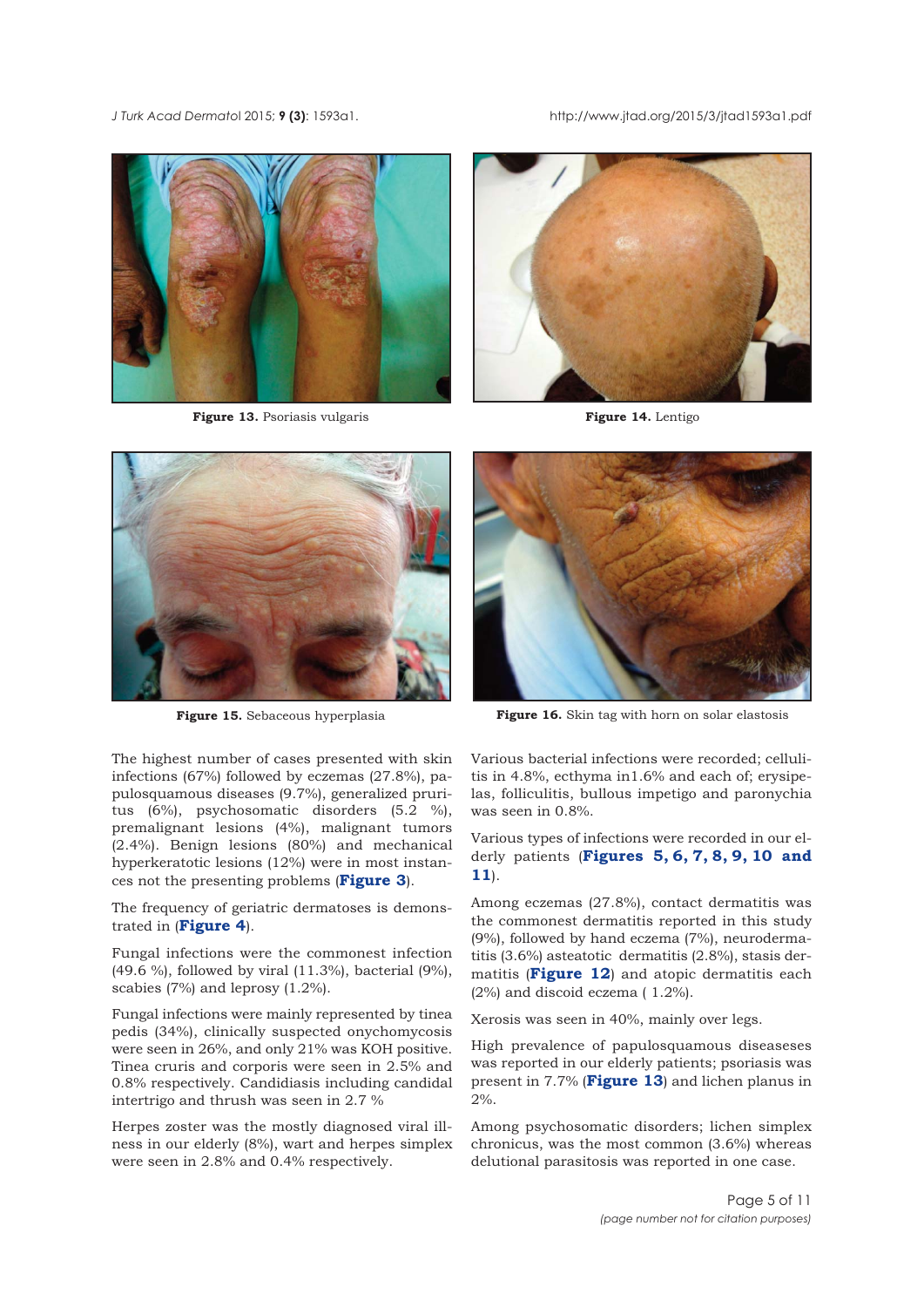



**Figure 17.** Aktinic keratosis **Figure 18.** Basal cell carcinoma



**Figure 19.** Squamous cell carcinoma **Figure 20.** Angiosarcoma



Benign tumors were observed in about 80% of our patients, in most instances they were not the presenting problem. They included; lentigo (48%), cherry angiomas (39%), skin tag (24%), seborrhoeic keratosis (17%) and sebaceous hyperplasia (5.2%) (**[Figures 14, 15](#page-4-0) and [16](#page-4-0)**).

Premalignant lesions were seen in 4%; actinic keratosis in 1.6% (**Figure 17**), Bowen disease, leukoplakia and possibly lentigo maligna each in 0.8%.

Malignant tumors were diagnosed in 2.4%; of them basal cell carcinoma was the commonest (1.6%). Squamous cell carcinoma and angiosarcoma was seen in only 1 case (**Figures 18, 19 and 20**).

No lymphoma or confirmed malignant melanoma were diagnosed.

Bulbous pemphigoid was the only autoimmune vesiculobullous disorder in this study; it was seen in 3 cases (**[Figure 21](#page-6-0)**).

Connective tissue diseases were seen in 2 cases; 1 case of tumid lupus erythematosus and another of Sjogren syndrome.

Androgenic alopecia was recognized in almost all our elderly males' and in 70% of females with variable stages (**[Figure 22](#page-6-0)**), whereas diffuse hair loss was observed in18% of females and alopecia areata in only 1 case.

Senile purpura (3.6%) (**[Figure 23](#page-6-0)**), echymosis (2.4%), venous lake (2.4%) (**[Figure 24](#page-6-0)**), vasculitis (1.6%), and pigmented purpura (0.4%) were the main vascular lesions recorded in this study.

Mechanical lesions were common in our elderly; [callosities were seen in 8% and corns in 4% \(](#page-7-0)**Figure 25**).

Vitiligo was present in 3.2% whereas idiopathic guttate hypomelanosis in 38%. Solar elastosis was observed in 28%. Mucosal lesions were seen in 3.6%; sore smooth tongue in 2% and angular chilitis in 1.2%.

Miscellaneous conditions were seen in 6.8% of patients which include; drug rash, urticaria, insect bite, chronic actinic reticuloid, erythema multiforme, erythema nodosum and diabetic dermopathy (**[Figure 26](#page-7-0)**).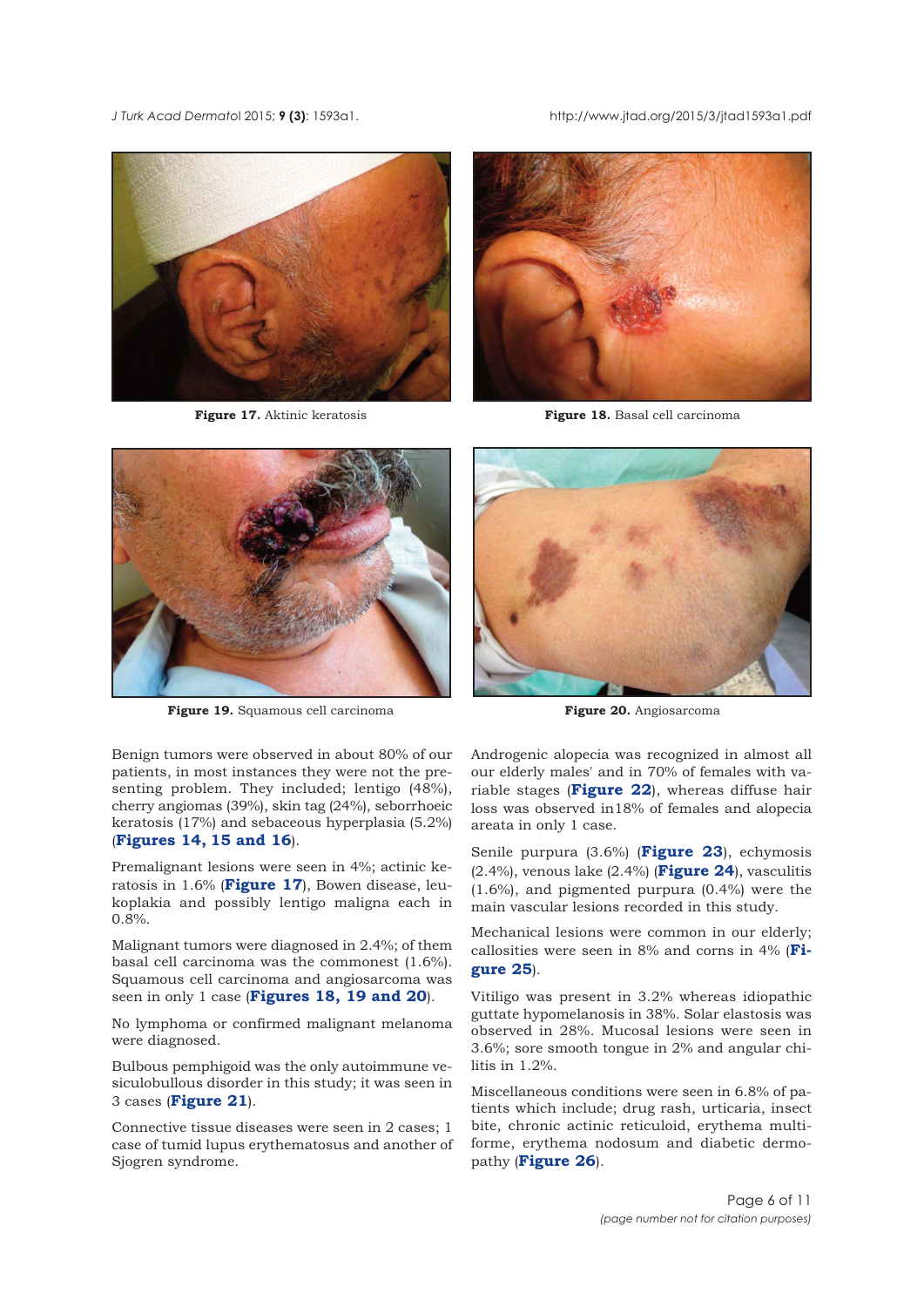<span id="page-6-0"></span>





**Figure 21.** Bullous pemphigoid **Figure 22.** Female androgenic alopecia



**Figure 23.** Senile purpura **Figure 24.** Venous Lake

## **Discussion**

Skin diseases are important health problem affecting geriatric population. They are very common among the elderly all over the world. Several epidemiological studies on geriatric dermatose have been undertaken across the world. Their prevalence varies widely depending on the patients' clinical environment as well as the regional and ethnic factors [**[8,](#page-9-0) [9](#page-9-0)**].

The present study was carried out on 248 Libyan elderly patients, it was encompassed various types of skin diseases among elderly patients attending the outpatient department as well as the admitted ones over one year.

Infections were the most commonly presenting conditions; this is inconsistent with the results of other studies in the literature showing eczema as the predominant skin disease in elderly [**[10, 11](#page-9-0)**].

Infective conditions occur as a result of a combination of diminished immunity, predisposing medical conditions as diabetes; 28% of our elderly was diabetic, and a variety of drugs used to treat these conditions may affect immune function and homeostasis. Neglect, reduced local skin care and poor personal hygiene also could be contributing factors.

Our study exceeded the reported ranges of infections (67% vs 33.8%- 43.5%) [**[9, 12, 13,](#page-9-0) [14, 15, 16, 17, 18](#page-9-0)**].

Fungal infections (49.6 %) were higher than in Singaporean (4.5%), Croatian (6.81%), Tunisian (16.9%), Indian (17.5%) and Taiwan (38.0%) studies [**[10, 13, 14, 15,](#page-9-0) [18](#page-9-0)**]. Fungal infections were mainly represented by tinea pedis (34%) and onychomycosis (21%); our results were in concordance with previous reports which demonstrate tinea pedis and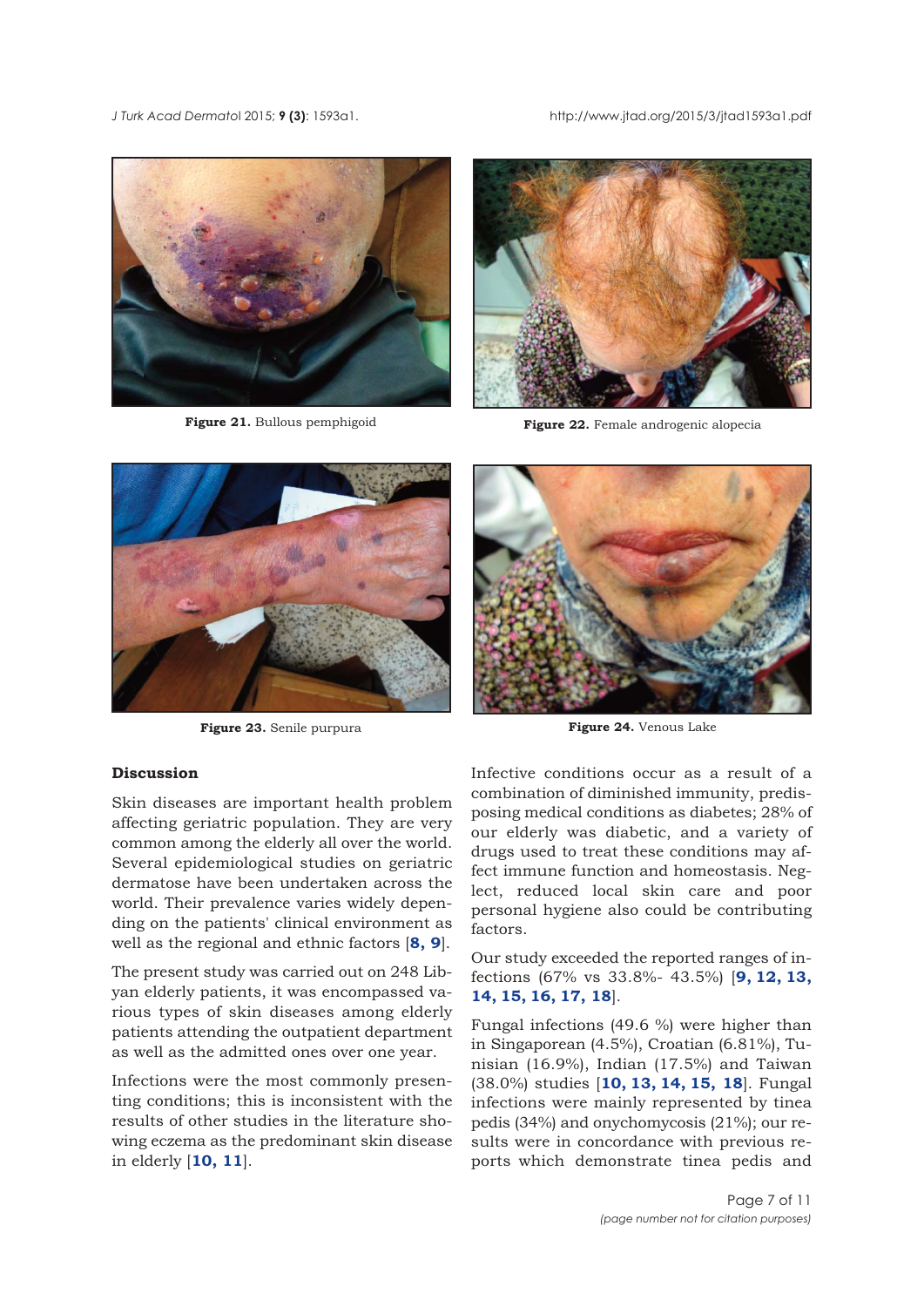<span id="page-7-0"></span>





Figure 25. Corn **Figure 26.** Diabetic dermopathy

tinea unguium as the most common cutaneous fungal infections in the elderly population [**[5,](#page-9-0) [9](#page-9-0)**]. The high prevalence of mycosis in our study may be explained by our hot humid climatic conditions.

Frequent washing without drying of feet for praying predispose to tinea pedis which often serve as a primary source of infection that can spread to the nails.

Frequency of viral infection in our patients (11.3%) was more than what is reported in Tunisian, Indian and Singaporean studies: (6.8%, 5% and 3.4% respectively) [**[9, 13, 14](#page-9-0)**] but comparable to Taiwan data (12.3%) [**[10](#page-9-0)**].

Herpes zoster incidence is high in elderly; it was the mostly diagnosed viral illness in our elderly (8%), our prevalence is far away from that reported by *Chopra A*. in an Indian study (0.9%) [**[17](#page-9-0)**]. Certain risks factors, most likely reduced cell-mediated immunity with advancing age, may reactivate Varicela zoster virus.

Nine percent of our elderly patients had bacterial infection; this is higher than Indian data (4.5%) but very near to Tunisian (8.7%) [**[9, 13, 17](#page-9-0)**].

Cellulitis and erysipelas are common infections in the elderly. In concordance with literature; cellulitis was the most common bacterial infection in our study [**[5](#page-9-0)**].

The high frequency of cellulitis (4.8%) could be explained by presence of predisposing factors as tinea pedis, oedema, dry skin, diabetes and compromised circulation.

Scabies is important parasitic infestation in elderly, it was the only parasitic infestation seen in this study; it was detected in 7% of our patients which is higher than what was reported in Singapore by *Yap* et al. [**[14](#page-9-0)**].

Leprosy cases were seen in 1.2%, near to Indian data [**[9](#page-9-0)**].

Eczema was the second common finding in this study (27.8%); our results exceeded some reported ranges of eczemas (2.8% to 24.7%) [**[12, 13,](#page-9-0) [16, 17,](#page-9-0) [18](#page-10-0)**].

Other studies showed higher prevalence (39%, 58.7%) [**[9,](#page-9-0) [10, 14](#page-9-0)**].

Contact dermatitis has been reported to occur in as high as 11% of the elderly population, and includes allergy-and irritant-type reactions [**[5](#page-9-0)**]. It was the most common dermatitis reported in this study (9%).

The high prevalence of contact dermatitis may be due to self-application of various topical medications as antimicrobial and analgesics, some traditionally used agents including plants, herbals, oils and balms in addition to common allergens as dyes, rubber. Alkaline soaps, detergents are the main culprits in cases of irritant dermatitis.

Older patients, who often have vascular abnormality associated with arteriosclerosis and diabetes mellitus, are prone to stasis dermatitis.

Two percent of our elderly had stasis dermatitis which was lower than Indian and Turkish data [**[9,](#page-9-0) [11, 16,](#page-9-0) [18](#page-9-0)**].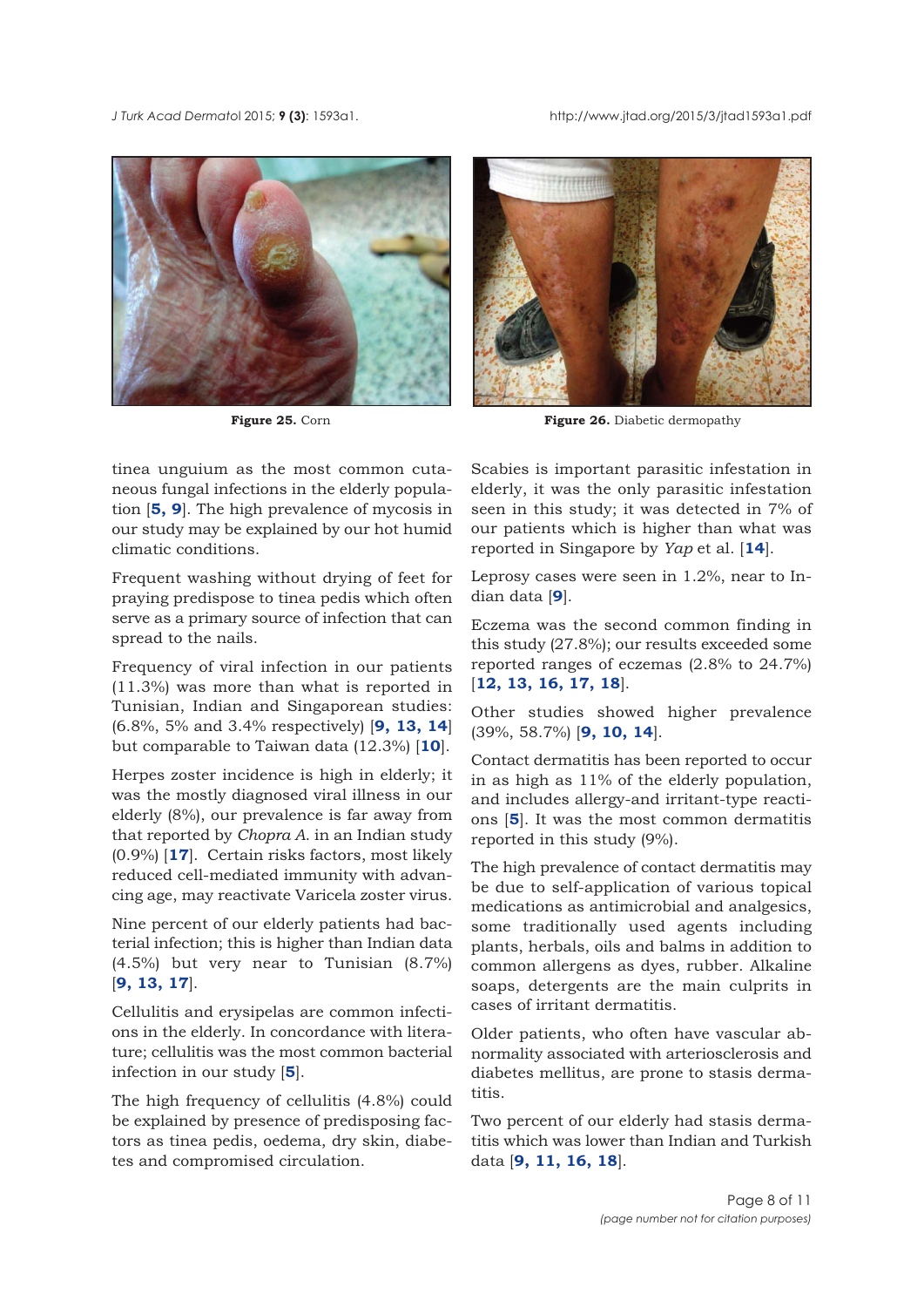Xerosis, low humidity and emotional stress predispose to nummular dermatitis; it was observed in 1.2%. Neurodermatitis (3.6%) and atopic dermatitis (2%) were less seen than in India [**[17](#page-9-0)**].

Seborrheic dermatitis is commonly seen in the elderly, our frequency (0.4%) was lower than the reported ranges in Turkey and India (3.9% to10.5%) [**[9,](#page-9-0) [11, 16, 18](#page-9-0)**].

Old age is usually associated with dry skin which is responsible for essential pruritus. Increased transepidermal water loss, reduced sebum and sweat production lead to skin dryness. Extrinsic aggravating factors include low ambient humidity and excessive bathing. Diuretic drugs and cholesterol-lowering agents have also been shown to induce skin dryness.

40% of our elderly patients had xerosis, this is lower than what is observed in other studies [**[8, 9, 17](#page-9-0)**] and could be explained by the traditional frequent use of olive oil by our elderly.

Pruritus is the most common dermatological complaint of the elderly population. Pruritus may originate from diverse underlying systemic diseases. Emotional or psychological stress may also be contributing factors to itching. In up to 30% of patients, pruritus remains idiopathic and occurs more frequently and more severely with increasing age [**[5](#page-9-0)**].

Our study lagged the reported ranges of generalized pruritus (6% vs 11.5% to 78.5%) [**[9, 10, 12, 16, 17, 18](#page-9-0)**].

Psoriasis is chronic, lifelong disease and the frequency of psoriasis in elderly has varied in different studies, 7.7% of our patients had psoriasis and a frequency of 3% to 12.5% has been reported in Croatia and India [**[9, 14, 15,](#page-9-0) [17, 18](#page-9-0)**].

Our incidence of vitiligo (3.2%) was comparable to *Sahoo* et al. finding (3.5%) [**[19](#page-10-0)**], higher than *Weisman* results (1.4%) [**[20](#page-10-0)**] but lower than reports of *Patanage* (19%) [**[1](#page-9-0)**]. This variation could be due to ethnic and racial factor.

Idiopathic guttate hypomelanosis is benign leukoderma that appears as part of the aging process. It was seen in 24.5% of cases. A similar incidence in India was observed by *Beauregard* et al. [**[16, 21](#page-9-0)**].

A psychosomatic background was observed in nearly 5.2% of the cases, among them lichen simplex chronicus, was the most common (3.6%), delutional parasitosis was reported in one case. Our figure is less than what is observed in other studies [**[18,](#page-10-0) [17](#page-9-0)**].

Senile purpura (3.6%) and echymosis (2.4%) were the main vascular lesions recorded; this susceptibility to injury with rupturing of cutaneous small blood vessels by trivial trauma is due to decreased supporting collagen.

Hyperkeratotic lesions were common problems affecting our geriatric patients' callosities were seen in 8% and corns in 4%, these may be related to the presence of digital deformities such as hallux vulgus.

Bulbous pemphigoid was diagnosed in 1.2%; this was within the reported range in literature (0.5%-1.8%) [**[9, 17](#page-9-0)**]. An altered immunological reactivity of skin is likely to be involved.

Collagen vascular diseases were observed in 0.8% which was lower Indian data (3.5%) [**[9](#page-9-0)**].

Neoplasia associated with aging occurs in many organs, but is particularly characteristic of skin. Both benign and malignant skin tumors are more frequently seen in elderly population. Benign proliferative growths are present in many elderly and reflect in part the breakdown of growth homeostasis in age [**[8](#page-9-0)**].

Common types of benign tumors include seborrheic keratosis, skin tags, solar lentigines, and cherry angioma. They mostly were asymptomatic and often regarded as 'normal' by elderlies.

A skin tag is increasingly common with aging; its incidence in our elderly was 24%. *Tindal* et al. reported a higher incidence (56%) [**[12](#page-9-0)**].

Senile lentigines in our study (48%) agreed with reported prevalence which ranged from 12% to 70.6% [**[16, 18, 12, 9, 17, 11,](#page-9-0) [22, 23](#page-10-0)**].

Cherry angiomas and seborrheic keratoses are seen more often as people age.

Our study trailed the reported prevalence rates of cherry angioma (39% vs. 49.5%-86%) and those of seborrhoeic keratosis (17%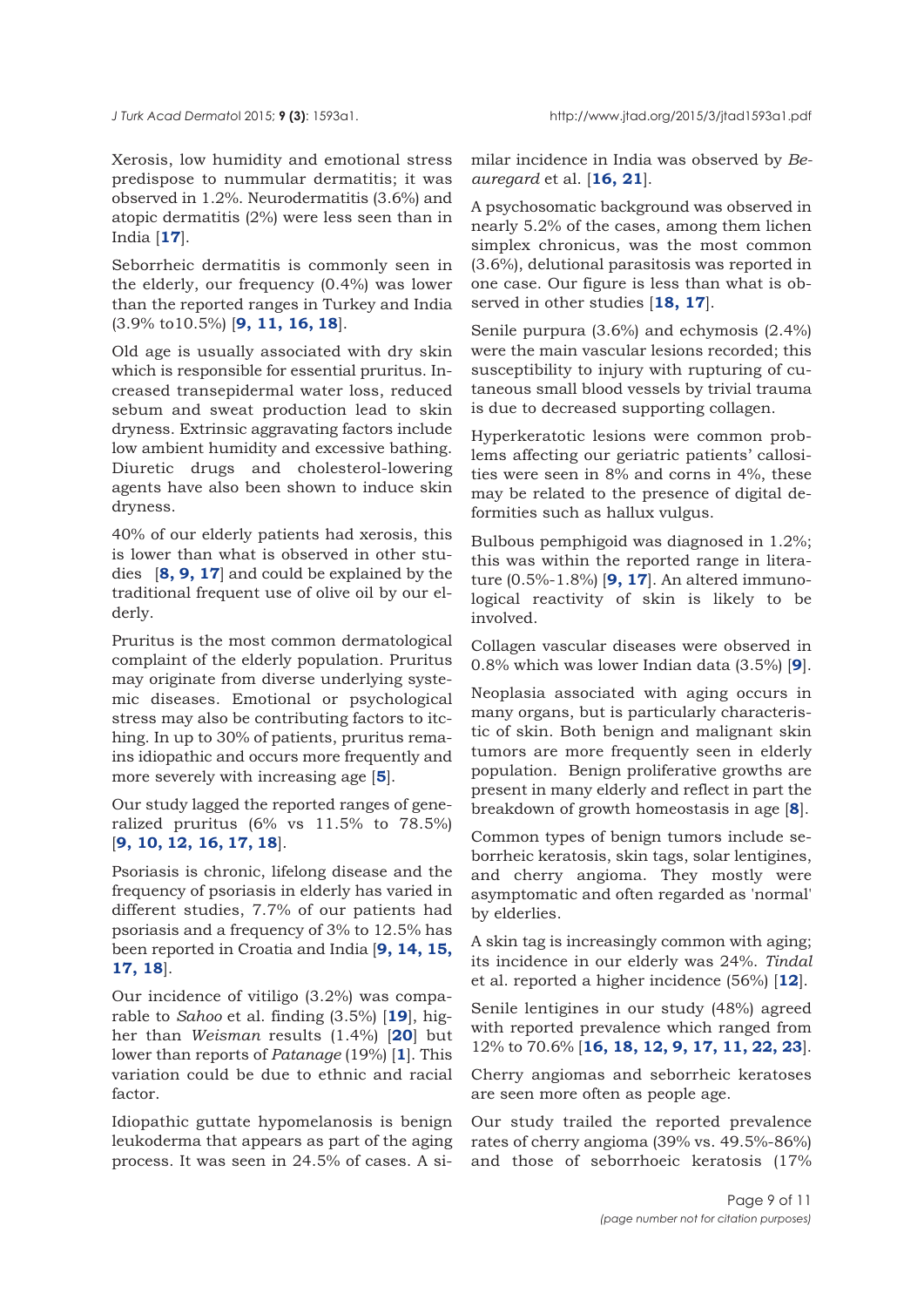<span id="page-9-0"></span>

vs.24.2%-88%) [**8, 16, 18, 12, 17**], Croatian results (18.98%) were near to ours [**15**].

These differences underscore the ethnic and regional variations between different study populations.

Actinic keratoses are very common in fair skinned individuals chronically exposed to the sun (22-25%) [**7, 8, 15**], our prevalence was only 1.6% as the majority of our population were not faired skin.

Basal cell carcinoma and squamous cell carcinoma are by far the most common malignancies in the west.

In our study malignant tumors were seen in 2.4%; basal cell carcinoma was the most common (1.6%), which is agreed with Taiwan and Indian studies [**5, 10, 19**].

Ultraviolet radiation is the major etiologic factor for the development of skin cancer in our country. For this reason, skin cancer was often found against a background of sun damage. Carcinogenic agents as tobacco also contribute to the pathogenesis. We reported one case of squamous cell carcinoma with positive history of tobacco chewing.

#### **Conclusion**

This study provides important data on the spectrum of dermatologic diseases in Libyan geriatric patients, the pattern of geriatric skin diseases in Libya was different from Western, Eastern countries and some Middle East countries.

Skin infections formed the largest group of skin problem seen in Libyan elderly; many of these infections were contributed to neglect and poor personal hygiene. The high frequency of xerosis and eczema with contact dermatitis being the commonest dermatitis emphasizes the importance of health education in geriatric people concerning skin care to compensate for failing physiologic function.

The risk for development of skin neoplasia is increased in elderly reflecting the breakdown of growth homeostasis, it is important to identify them early so that timeous treatment can prevent serious malignancies.

Only few reports in the literature about geriatric dermatoses in Arabic countries and to

the best of our knowledge this is the first study carried out on geriatric dermatoses in Libya.

#### **References**

- 1. Roebuck J. When does old age begin? The evolution of the English definition. J Social History 1979; 12: 416-428.
- 2. Norman RA. Geriatric dermatology. Dermatol Ther; 2003; 16: 260-268. PMID: 14510883
- 3. Omar MH. Common skin disorders in the elderly. SA Fam Pract 2006; 48: 29.
- 4. Gandhi A, Gandhi M, Kalra S. Dermatology in geriatrics. The Internet Journal of Geriatrics and Gerontology 2010; 5. DOI: 10.5580/9ed
- 5. Chang IJ, Chen FI, Lee CC, et al. Dermatological outpatient services utilization among the elderly in Taiwan: a national profile. Dermatologica Sinica 2006; 24:171e80.
- 6. Sun AM, Hoheisel GB, Chan HS. Skin disease in the elderly. Hong Kong J online 1990; 1: 9-12.
- 7. Chan HL. The skin in the elderly. Singapore Med J 1994; 35: 141-142. PMID: 7939807
- 8. Smith DR, Leggat PA. Prevalence of skin disease among the elderly in different clinical environments. Australasian J Ageing 2005; 24: 71-76.
- 9. Grover S, Narasimhalu CV. A clinical study of skin changes in geriatric population. Indian J Dermatol Venereol Leprol 2009; 75: 305-306. PMID: 19439890
- 10. Liao YH, Chen KH, Tseng MP, et al. Pattern of Skin Diseases in a Geriatric Patient Group in Taiwan: A 7- Year Survey from the Outpatient Clinic of a University Medical Center. Dermatology 2001; 203: 308-313. PMID: 11752818
- 11. Yalçin B, Tamer E, Toy GG, et al. The prevalence of skin diseases in the elderly: Analysis of 4099 geriatric patients. Int J Dermatol 2006; 45: 672-676. PMID: 16796625
- 12. Tindall JP, Smith G. Skin lesions of the aged and their associations with internal changes. JAMA 1963; 186: 1039-1042. PMID: 14061408
- 13. Souissi A, Zeglaoui F, el Fekih N, et al. Skin diseases in the elderly: a multicentre Tunisian study. Ann Dermatol Venereol 2006; 133: 231-234. PMID: 16800171
- 14. Yap KB, Siew MG, Goh CL. Pattern of skin diseases in the elderly seen at the national skin center. Singapore Med J 1994; 35; 147-150. PMID: 7939809
- 15. Cvitanović H, Knežević E, Kuljanac I, etal . Skin Disease in a Geriatric Patients Group in Outpatient Dermatologic Clinic Karlovac, Croatia. Collegium Antropologicum 2010; 34: 247–251. PMID: 21305740
- 16. Bearguard S, Gilchrest BA. A survey of skin problems and skin care regimens in the elderly. Arch Dermatol 1987; 123: 1638-1643. PMID: 3688904
- 17. Chopra A. Skin diseases in the elderly. Indian J Dermatol Venereol Leprol 1999; 65: 245-246. PMID: 20921675